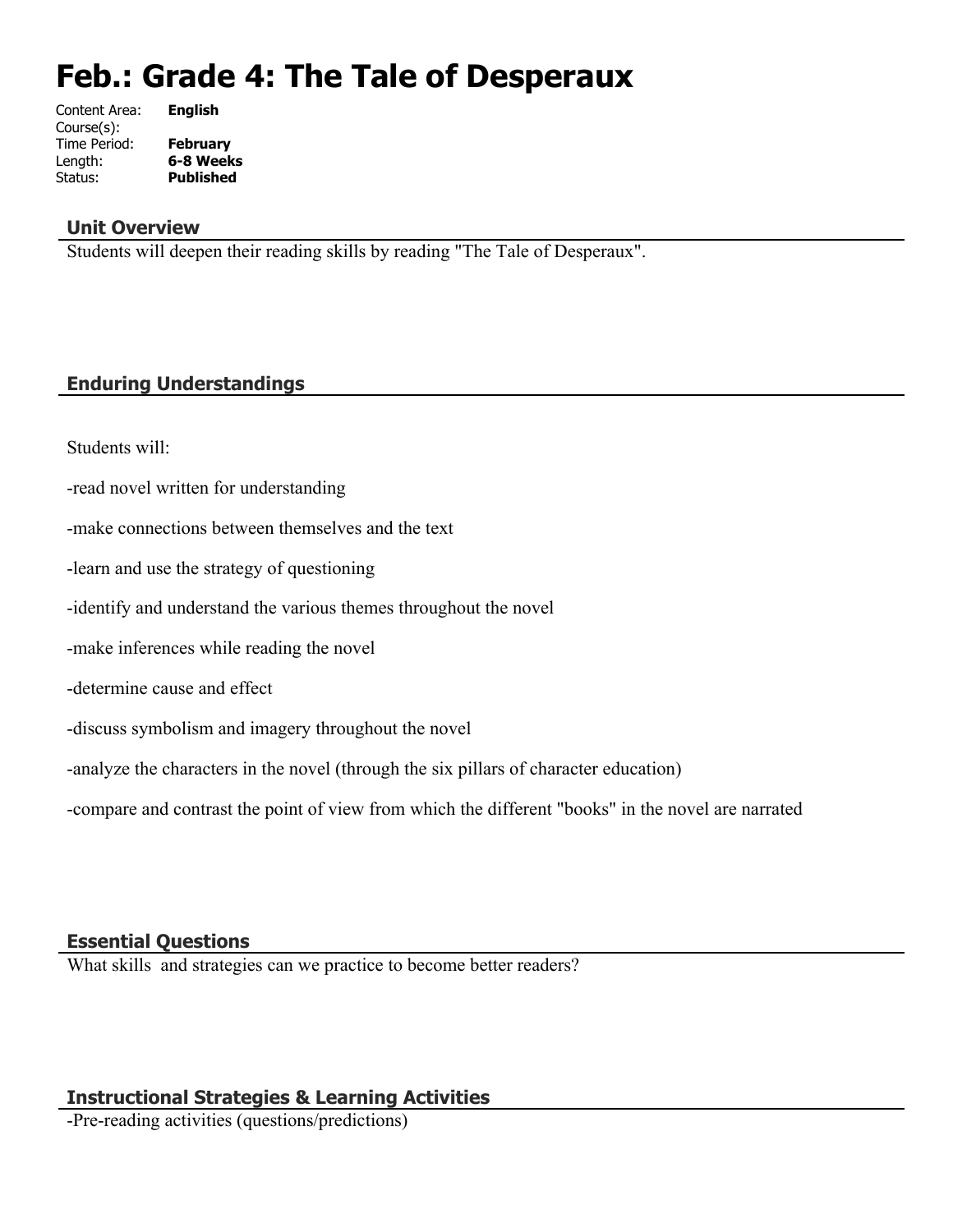-Read "About the Author"

- -Vocabulary preview/activities
- -"Make a handkerchief"
- -"Hold a trial"
- -Study the Code of Chivalry
- -Study famous dungeons
- -"Discuss light and dark"
- -"Notice sensory details"
- -Research kings, soldiers, and servants
- -"Discuss hope and planning"
- -Make your own storybook
- -Research famous quests
- -Create a maze
- -"Learn about empathy
- -Make a diorama
- -"Learn to trust your senses"
- -Research foreign words
- -"Examine consequences"
- -Culminating Activities (project/research report/book report)
- -Book review
- -"Quiz Time" activities
- -Unit Test

# **Integration of Career Readiness, Life Literacies and Key Skills**

-Work collaboratively on solving real-world problems

-Work on collaborative projects where each student takes responsibility for an aspect of a larger group project

-Provide constructive feedback to help other students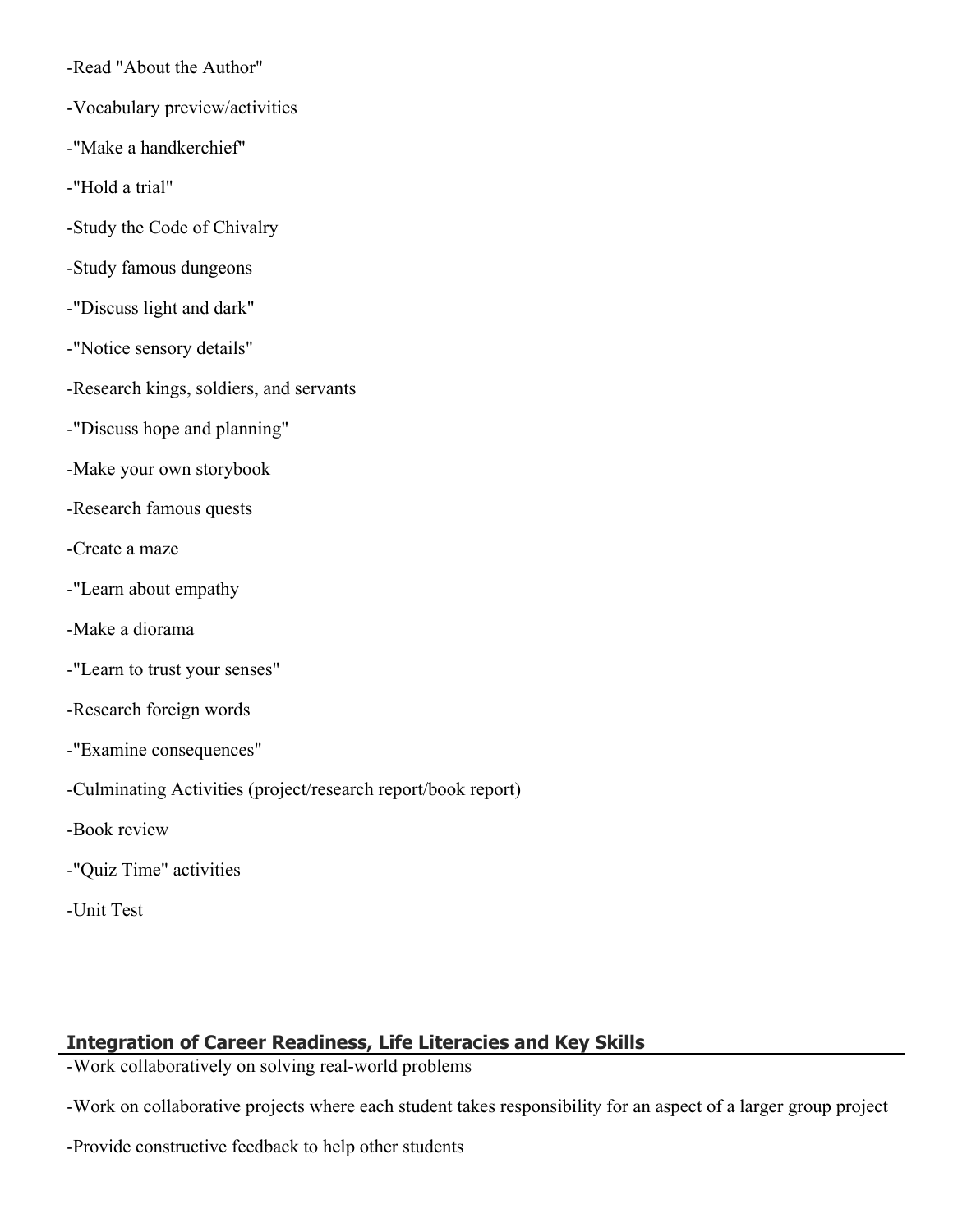#### -Sharing thoughts, ideas, and questions

| TECH.9.4.5.DC.4  | Model safe, legal, and ethical behavior when using online or offline technology (e.g.,<br>$8.1.5.NI.2$ ).                                                                                                                                   |
|------------------|---------------------------------------------------------------------------------------------------------------------------------------------------------------------------------------------------------------------------------------------|
| TECH.9.4.5.CT.4  | Apply critical thinking and problem-solving strategies to different types of problems such<br>as personal, academic, community and global (e.g., 6.1.5. Civics CM.3).                                                                       |
| TECH.9.4.5.GCA.1 | Analyze how culture shapes individual and community perspectives and points of view<br>(e.g., 1.1.5.C2a, RL.5.9, 6.1.5. HistoryCC.8).                                                                                                       |
| TECH.9.4.5.DC.1  | Explain the need for and use of copyrights.                                                                                                                                                                                                 |
| TECH.9.4.5.TL.3  | Format a document using a word processing application to enhance text, change page<br>formatting, and include appropriate images graphics, or symbols.                                                                                      |
| WRK.9.2.5.CAP.1  | Evaluate personal likes and dislikes and identify careers that might be suited to personal<br>likes.                                                                                                                                        |
| TECH.9.4.5.Cl.3  | Participate in a brainstorming session with individuals with diverse perspectives to expand<br>one's thinking about a topic of curiosity (e.g., 8.2.5.ED.2, 1.5.5.CR1a).                                                                    |
| WRK.9.2.5.CAP.2  | Identify how you might like to earn an income.                                                                                                                                                                                              |
| TECH.9.4.5.Cl.1  | Use appropriate communication technologies to collaborate with individuals with diverse<br>perspectives about a local and/or global climate change issue and deliberate about<br>possible solutions (e.g., W.4.6, 3.MD.B.3,7.1.NM.IPERS.6). |
| WRK.9.2.5.CAP.3  | Identify qualifications needed to pursue traditional and non-traditional careers and<br>occupations.                                                                                                                                        |
| TECH.9.4.5.DC.3  | Distinguish between digital images that can be reused freely and those that have copyright<br>restrictions.                                                                                                                                 |
|                  | Collaboration with individuals with diverse perspectives can result in new ways of thinking<br>and/or innovative solutions.                                                                                                                 |
| WRK.9.2.5.CAP.4  | Explain the reasons why some jobs and careers require specific training, skills, and<br>certification (e.g., life guards, child care, medicine, education) and examples of these<br>requirements.                                           |

# **Technology and Design Integration**

-Google Classroom

-Quizlet

-Learning Ally (audio books)

Engineering design is a systematic and creative process of communicating and collaborating to meet a design challenge. Often, several design solutions exist, each better in some way than the others.

CS.3-5.8.2.5.ED.2 Collaborate with peers to collect information, brainstorm to solve a problem, and evaluate all possible solutions to provide the best results with supporting sketches or models.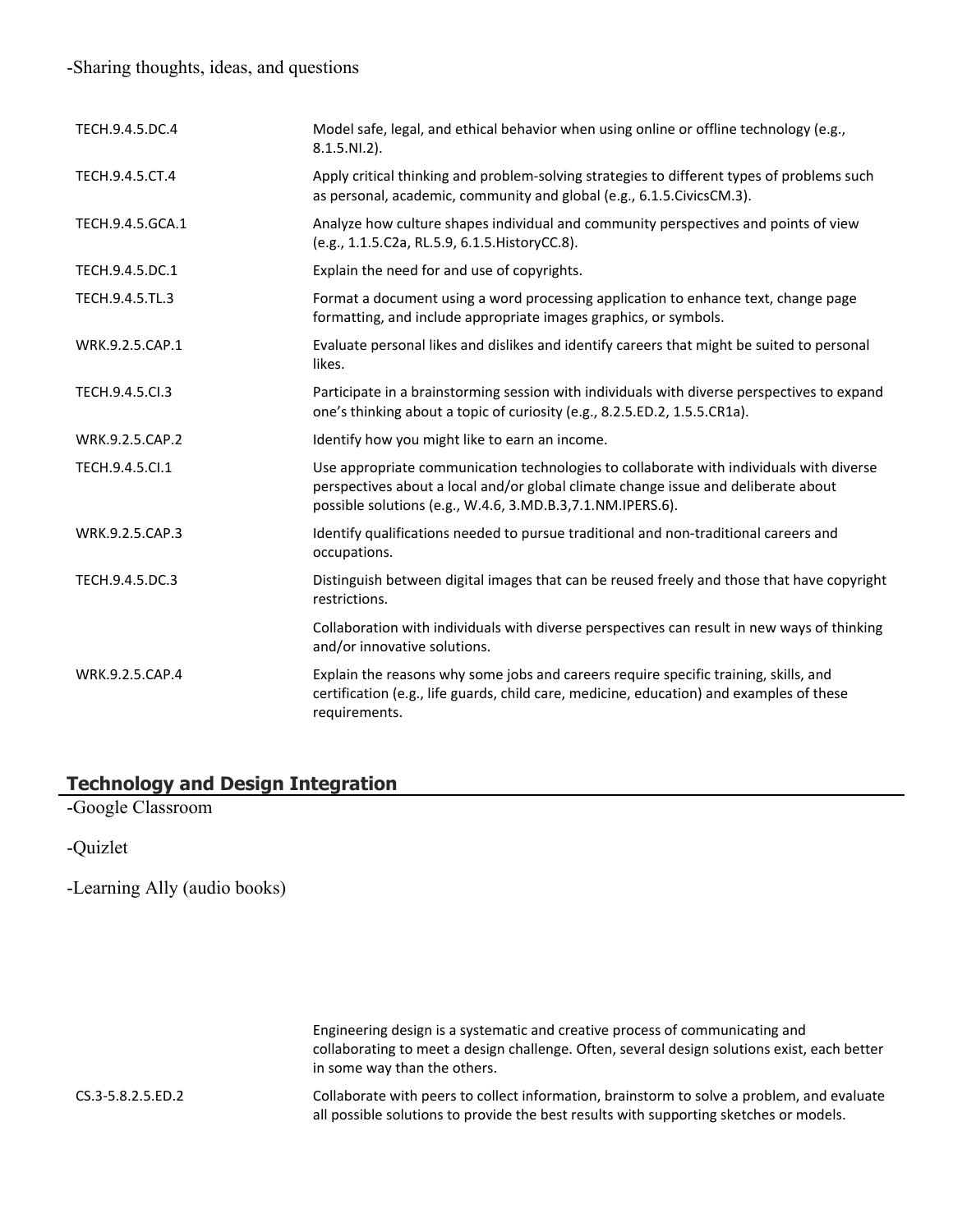# **Interdisciplinary Connections**

The story can also be connected to the Middle Ages and how the leadership of kings and queens influenced the people in the towns that were ruled by them. A final connection to the story can be through art. This connection can be made in regards to Roscuro and his need for light. Students can learn about the importance of light in art, through shading and tinting.

| VA.K-2.1.5.2.Cr1a | Engage in individual and collaborative exploration of materials and ideas through multiple<br>approaches, from imaginative play to brainstorming, to solve art and design problems. |
|-------------------|-------------------------------------------------------------------------------------------------------------------------------------------------------------------------------------|
| VA.K-2.1.5.2.Cn11 | Relating artistic ideas and works within societal, cultural and historical contexts to deepen<br>understanding.                                                                     |
| VA.K-2.1.5.2.Cr1b | Engage in individual and collaborative art making through observation and investigation of<br>the world, and in response to personal interests and curiosity.                       |

# **Differentiation**

- Understand that gifted students, just like all students, come to school to learn and be challenged.
- Pre-assess your students. Find out their areas of strength as well as those areas you may need to address before students move on.
- Consider grouping gifted students together for at least part of the school day.
- Plan for differentiation. Consider pre-assessments, extension activities, and compacting the curriculum.
- Use phrases like "You've shown you don't need more practice" or "You need more practice" instead of words like "qualify" or "eligible" when referring to extension work.
- Encourage high-ability students to take on challenges. Because they're often used to getting good grades, gifted students may be risk averse.
- **Definitions of Differentiation Components**:
	- o Content the specific information that is to be taught in the lesson/unit/course of instruction.
	- o Process how the student will acquire the content information.
	- o Product how the student will demonstrate understanding of the content.
	- $\circ$  Learning Environment the environment where learning is taking place including physical location and/or student grouping

#### **Differentiation occurring in this unit:**

Use different resources to match the readiness levls of students when working on the same task.

Use tiered assignments to adjust tasks to accommocate student needs.

Use questioning prompts to promote student interaction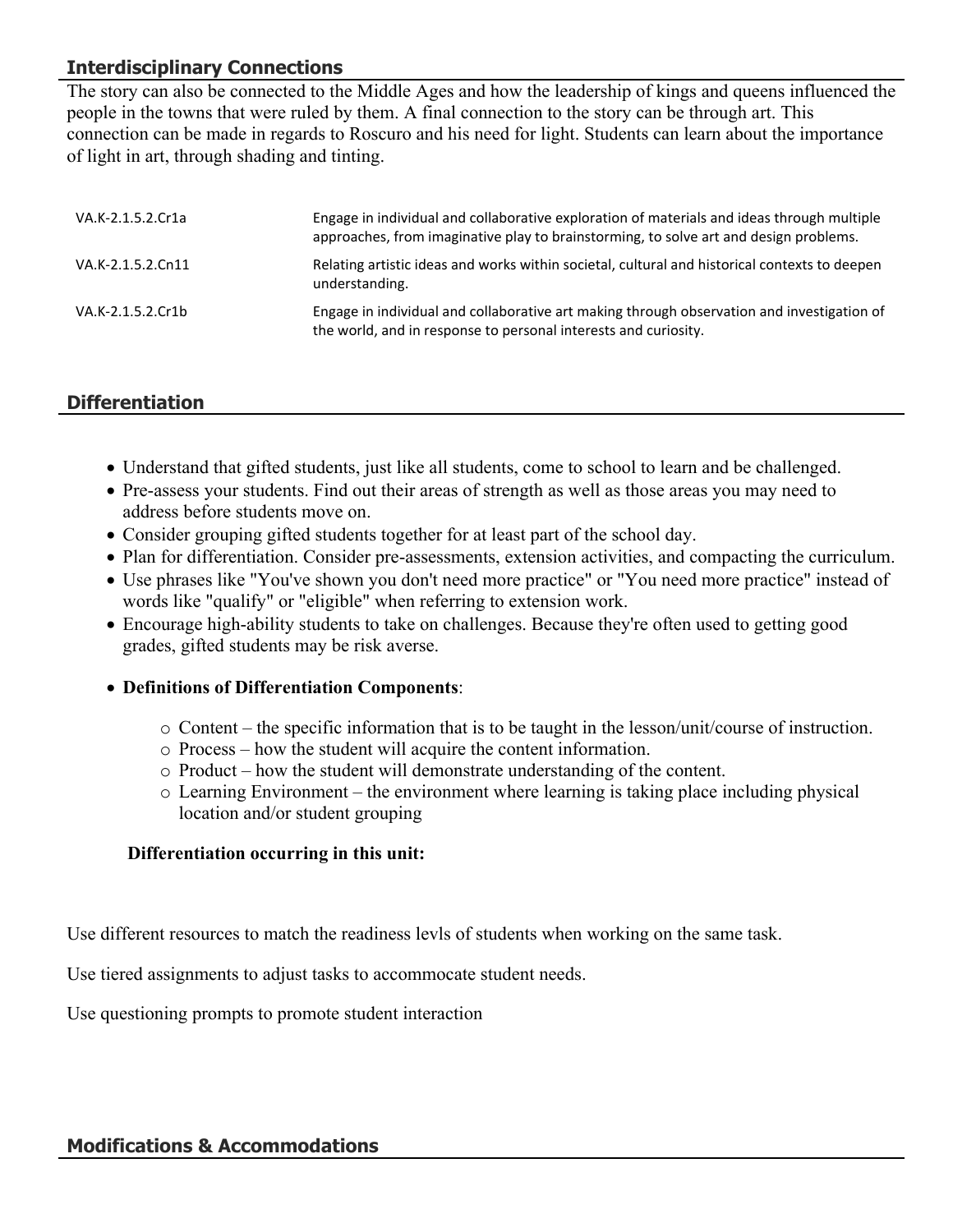Refer to QSAC EXCEL SMALL SPED ACCOMMOCATIONS spreadsheet in this discipline.

#### **Modifications and Accommodations used in this unit:**

504 and IEP accommodations will be utilized.

#### **Benchmark Assessments**

**Benchmark Assessments** are given periodically (e.g., at the end of every quarter or as frequently as once per month) throughout a school year to establish baseline achievement data and measure progress toward a standard or set of academic standards and goals.

#### **Schoolwide Benchmark assessments:**

Aimsweb benchmarks 3X a year

Linkit Benchmarks 3X a year

DRA

## **Additional Benchmarks used in this unit:**

-Chapter quizzes

-Chapter tests

# **Formative Assessments**

 Assessment allows both instructor and student to monitor progress towards achieving learning objectives, and can be approached in a variety of ways. **Formative assessment** refers to tools that identify misconceptions, struggles, and learning gaps along the way and assess how to close those gaps. It includes effective tools for helping to shape learning, and can even bolster students' abilities to take ownership of their learning when they understand that the goal is to improve learning, not apply final marks (Trumbull and Lash, 2013). It can include students assessing themselves, peers, or even the instructor, through writing, quizzes, conversation, and more. In short, formative assessment occurs throughout a class or course, and seeks to improve student achievement of learning objectives through approaches that can support specific student needs (Theal and Franklin, 2010, p. 151).

# **Formative Assessments used in this unit:**

• Class discussion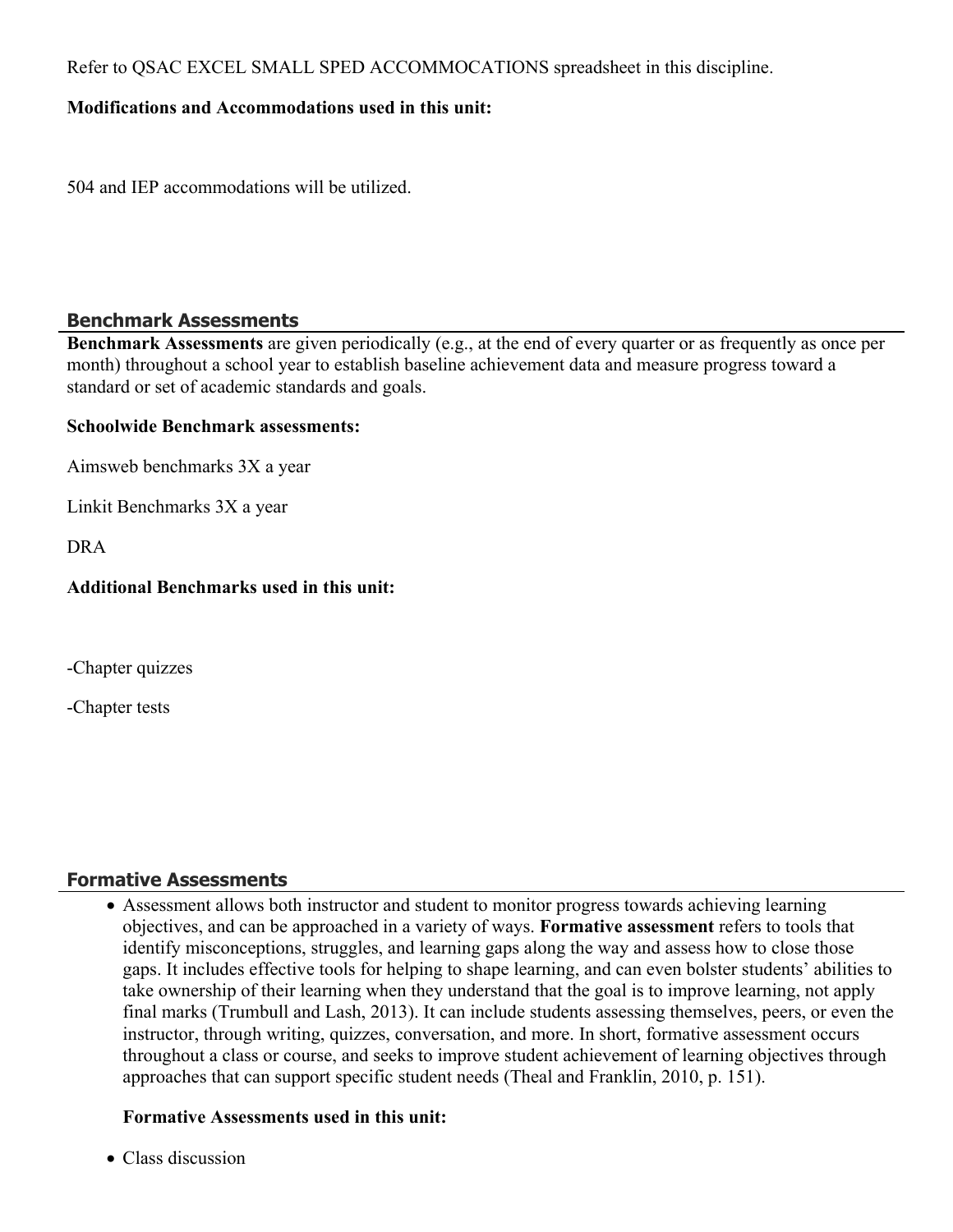- Journal entries
- Comprehension questions
- Oral reading
- "Quiz Time" activities

## **Summative Assessments**

 **Summative assessments** evaluate student learning, knowledge, proficiency, or success at the conclusion of an instructional period, like a unit, course, or program. Summative assessments are almost always formally graded and often heavily weighted (though they do not need to be). Summative assessment can be used to great effect in conjunction and alignment with formative assessment, and instructors can consider a variety of ways to combine these approaches.

#### **Summative assessments for this unit:**

- End of book project
- Unit test

## **Instructional Materials**

Books

Materials for activities

#### **Standards**

| LA.RL.4.6  | Compare and contrast the point of view from which different stories are narrated,<br>including the difference between first- and third-person narrations.                                                                                     |
|------------|-----------------------------------------------------------------------------------------------------------------------------------------------------------------------------------------------------------------------------------------------|
| LA.RL.4.7  | Make connections between specific descriptions and directions in a text and a visual or<br>oral representation of the text.                                                                                                                   |
| LA.RL.4.9  | Compare, contrast and reflect on (e.g., practical knowledge, historical/cultural context,<br>and background knowledge) stories in the same genre (e.g., mysteries and adventure<br>stories) on their approaches to similar themes and topics. |
| LA.RL.4.10 | By the end of the year, read and comprehend literature, including stories, dramas, and<br>poems at grade level text-complexity or above, with scaffolding as needed.                                                                          |
| LA.RL.4.1  | Refer to details and examples in a text and make relevant connections when explaining<br>what the text says explicitly and when drawing inferences from the text.                                                                             |
| LA.RL.4.2  | Determine a theme of a story, drama, or poem from details in the text; summarize the<br>text.                                                                                                                                                 |
| LA.RL.4.3  | Describe in depth a character, setting, or event in a story or drama, drawing on specific                                                                                                                                                     |